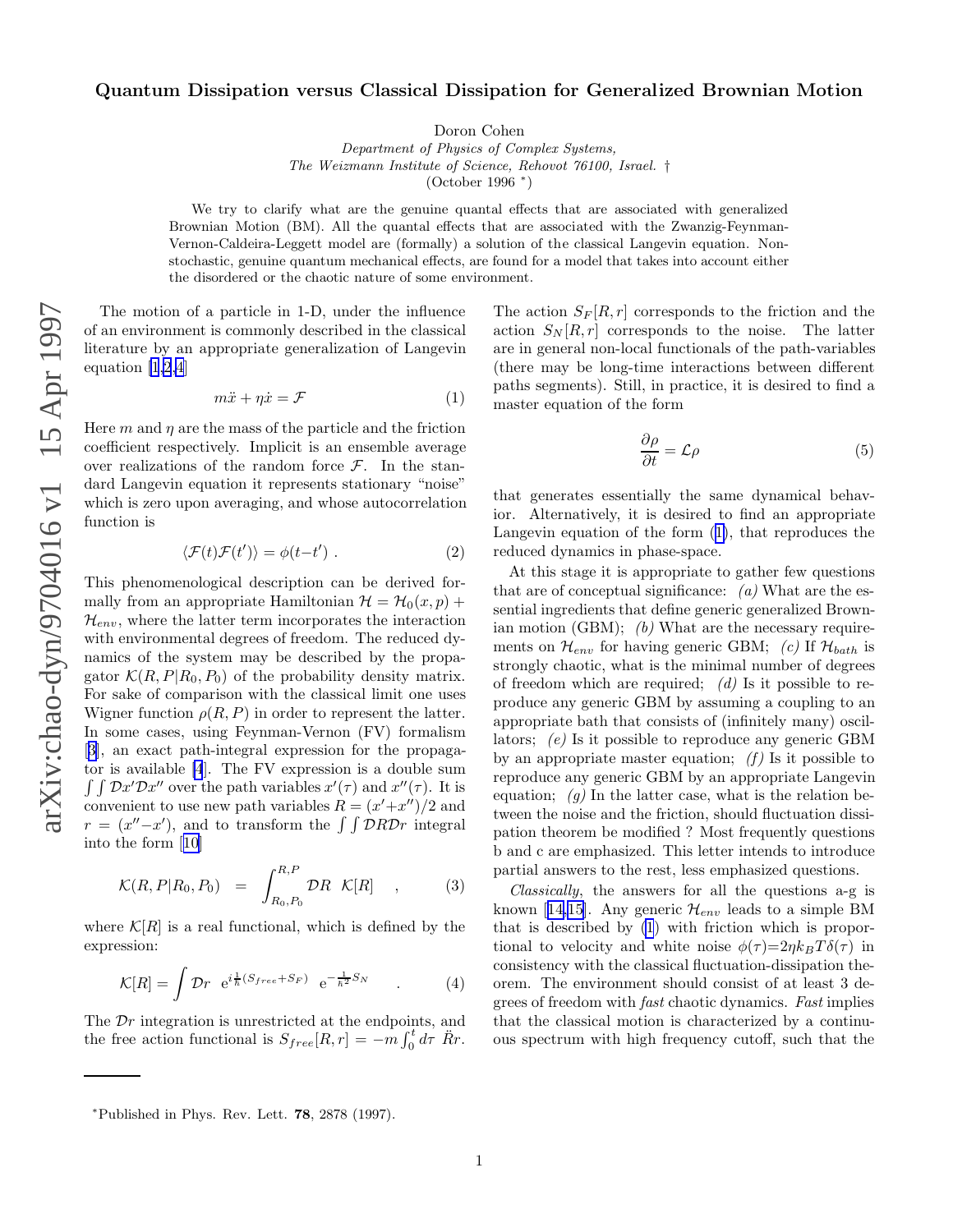<span id="page-1-0"></span>motion of the environment can be treated adiabatically with respect to the *slow* motion of the system. One can use a bath that consist of infinitely many oscillators in order to reproduce [\(1](#page-0-0)). Note that an oscillators-bath is obviously non-generic since it consists of non-chaotic degrees of freedom. Thus, the spectral distribution of the oscillators should be chosen in a unique way that mimics the generic spectral function and consequently reproduces the simple BM behavior.

We are interested in this letter in quantized BM. Just in order to be consistent with the terminology that prevails at the literature, we shall use the notion "BM model" in a restricted sense as referring to the quantization of ([1\)](#page-0-0) with ([2\)](#page-0-0). The notion "GBM" suggests that a satisfactory model should generate additional physical effects. Referring to question a, let us try to list the ingredients that should be associated with GBM:  $(I)$  Fluctuations due to "noise"; (II) Dissipation of energy due to friction effect; (III) Dissipative diffusion due to competition between friction and noise;  $(IV)$  Non-dissipative diffusion due to "random walk" dynamics; (V) Quantum localization due to quenched disorder; (VI) Destruction of coherence due to dephasing. This list intends to make distinction between qualitatively different effects that are associated with the reduced dynamics, irrespective of the actual mechanism which is responsible to them.

Quantum mechanically it would be desired to derive first, as in the classical theory, a general description of BM, and only later to address question d. However, this turn to be impossible, unless uncontrollable approximations are made. Therefore we shall take the other way around. Referring to question d, it is natural to discuss first the the standard model for BM, where linear coupling to a large set of harmonic oscillators is assumed [[2\]](#page-3-0). This model has been used extensively in the literature. Caldeira and Leggett (CL) and followers[[4](#page-3-0)] have used it to analyze "Quantum BM" that corresponds to ([1\)](#page-0-0) with [\(2](#page-0-0)). There, in the limit of high temperatures,  $\phi(\tau) = 2\eta k_B T \delta(\tau)$  which coincides with the classical limit. The friction action functional is

$$
S_F = -\eta \int_0^t d\tau \ \dot{R}r \quad , \tag{6}
$$

and the noise functional is

$$
S_N[R,r] = \frac{1}{2} \int_0^t \int_0^t d\tau_1 d\tau_2 \ \phi(\tau_2 - \tau_1) \ r(\tau) r(\tau') \tag{7}
$$

In the absence of noise the  $\mathcal{D}r$  integration is easily performed leading to  $\mathcal{K}[R] = \prod_{\tau} \delta(m\ddot{R} + \eta \dot{R})$ . Furthermore, FV have observed [\[3](#page-3-0)] that  $S_N$  can be interpreted as arising from averaging over the realizations of the classical cnumber random force  $F$ . Thus, the reduced dynamics of the particle can be reproduced by the classical Langevin equation [\(1](#page-0-0)) with appropriate  $\phi(\tau)$ . Note however that  $\phi(\tau)$  will depend on  $\hbar$  in accordance with fluctuationdissipation theorem. In particular, the suppression of

"normal" diffusion at low temperatures[[4](#page-3-0)] can be interpreted as arising from negative noise-autocorrelations [[8\]](#page-3-0). Also the relaxation of a quantal harmonic oscillator to its ground state, the dynamics of quantal parametric oscillator with dissipation, and the dynamics of the quantal kicked rotator with dissipation can be simulated by assuming the same type of noise (the latter case is analyzed in [\[9](#page-3-0)]). There is a somewhat more transparent way to observe that the FV-CL path integral expression is formally identical with its classical limit (for given  $\phi(\tau)$ ). With (6) and (7) expression [\(4](#page-0-0)) for  $\mathcal{K}[R]$  becomes invariant under the replacement  $\hbar \rightarrow \lambda \hbar$ . This replacement is compensated by the scaling transformation  $r \to \lambda r$  of the auxiliary path-variable.

The observation, that "quantum BM" (in the restricted sense discussed above) is formally equivalent to the solution of a classical Langevin equation with colored noise, is probably not new, though there is no obvious reference for it. This is probably the reason for the existence of extensive literature which utilize rather lengthy "quantum mechanical formalism" in order to derive essentially classical results. However, there is a deeper reason for considering "quantum dissipation" as distinct from "classical dissipation" which is concerned with the extensive usage of the master equation approach. In this approach the commonly used Markovian approximation generates "non-classical" correction. It is frequently left either unnoticed or unclarified, as in a recent publication [\[5](#page-3-0)], that the resultant non-classical feature is an artifact of the formalism rather than of the model itself. In the appendix this point is illustrated by considering a specific example.

The standard BM motion that is modeled by ([1\)](#page-0-0) with ([2\)](#page-0-0) is not rich enough in order to generate effects that are associated with the possibly disordered nature of the environment (ingredients IV and V). In [\[10](#page-3-0)] we have introduced a unified model for the study of diffusion localization and dissipation (DLD). The DLD model is defined in terms of the path-integral expression [\(3](#page-0-0)) with

$$
S_F = \eta \int_0^t d\tau \ w'(r(\tau)) \ \dot{R}(\tau) \tag{8}
$$

for ohmic friction. The general expression for the noise action functional is

$$
S_N[x', x''] = \frac{1}{2} \int_0^t \int_0^t d\tau_1 d\tau_2 \ \phi(\tau_2 - \tau_1)
$$

$$
[w(x_2'' - x_1'') + w(x_2' - x_1') - 2w(x_2'' - x_1')] \tag{9}
$$

where  $x_i$  is a short notation for  $x(\tau_i)$ . (for white noise see the simplified expression [\(13](#page-2-0)) later). Both functionals depend on the normalized spatial-autocorrelation function  $w(x-x')$  of the disordered environment. For definiteness we have assumed

$$
w(x-x') = \ell^2 \exp\left(-\frac{1}{2}\left(\frac{x-x'}{\ell}\right)^2\right) \tag{10}
$$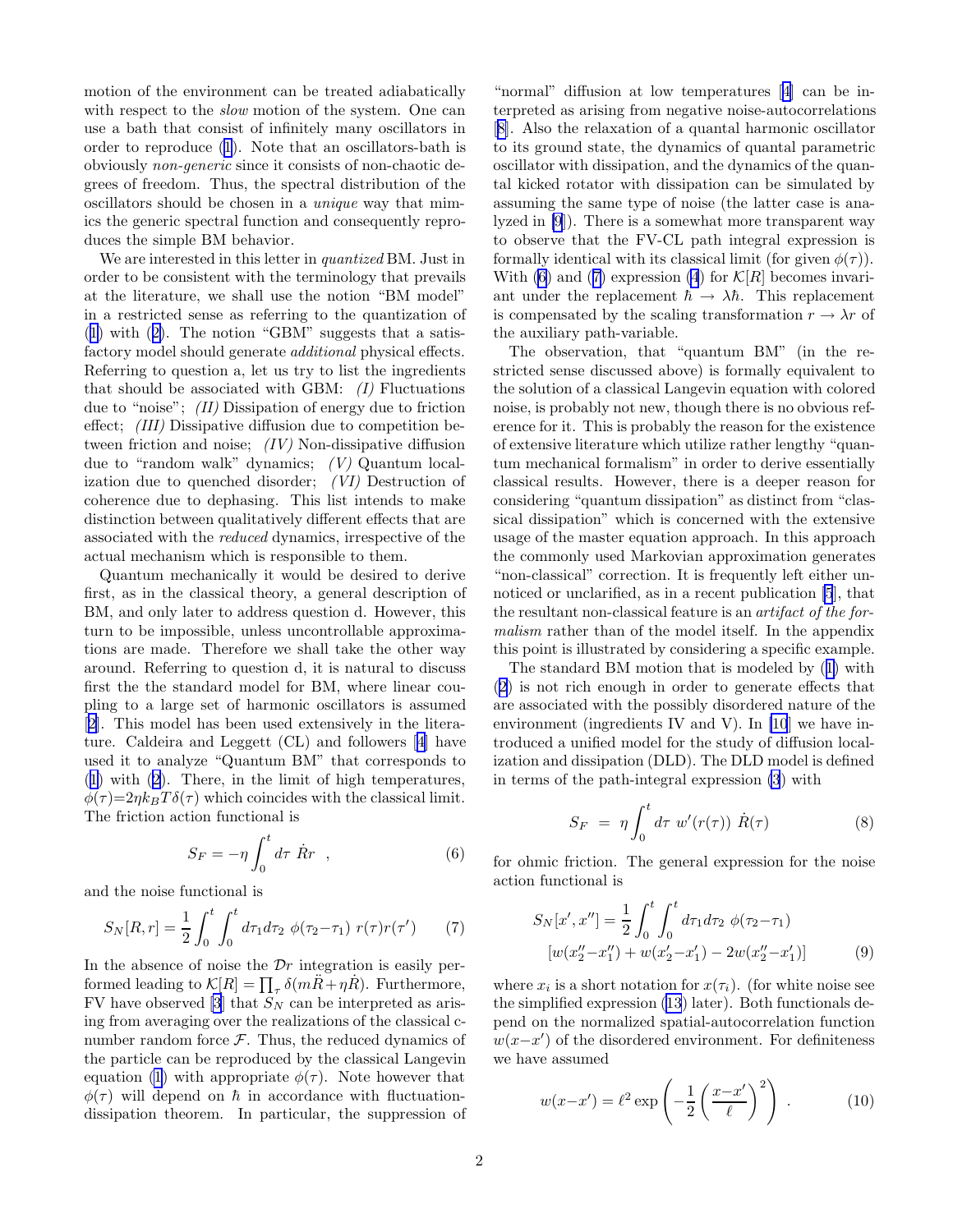<span id="page-2-0"></span>The various derivations of the DLD model are discussed in [\[10](#page-3-0)]. Here we note its various limits:  $(A)$  In the classical limit it constitutes a formal solution of [\(1](#page-0-0)) where  $\mathcal{F}(x,t) = -\mathcal{U}'(x,t)$  and

$$
\langle \mathcal{U}(x,t)\mathcal{U}(x',t')\rangle = \phi(t-t')\cdot w(x-x') ; \qquad (11)
$$

(B) In the limit  $\ell \to \infty$  it reduces to the standard BM model; (C) By dropping the friction functional  $S_F$  one obtains the case of non-dissipative noisy disordered environment; (D) By further taking the limit of  $\phi(\tau) = const$ one obtains the case of quenched disorder.

The classical DLD model is similar to the BM model for *short-time correlated noise*, such that  $\phi(\tau)$  can be approximated by a delta function (white noise approximation). However, for short-time correlated noise with negative correlations  $(\int_0^\infty d\tau \phi(\tau) \to 0)$  one cannot avoid considering the interplay with the disorder. This is the case of "superohmic" noise and also of low-temperature "ohmic noise". In the latter case  $\phi(\tau) = - (C/\pi)(1/\tau^2)$ for  $\tau_c < \tau$  where  $\tau_c$  is a very short time scale, and  $C=\hbar\eta$ . For BM (no disorder) the spatial spreading is  $\sigma_{spatial} \sim ((C/\eta^2)(2/\pi) \ln t)^{1/2}$  with Gaussian profile, while for the DLD model in the same circumstances [\[10](#page-3-0)]

$$
\mathcal{K}(R|R_0) = const \cdot \exp\left(-\frac{|R - R_0|}{\left[4\sqrt{\frac{2}{\pi}} \frac{1}{\eta^2 \ell} C\right]}\right) \qquad (12)
$$

Here  $P_0 = 0$  and an integration over the final P has been performed. Note that there is a smooth crossover from the BM logarithmic "diffusion" (faint noise, dispersion on scale less than  $\ell$ ) to the DLD frozen profile (stronger noise, dispersion on scale larger than  $\ell$ ). The classical DLD model becomes significantly distinct from the BM model for long-time correlated noise. In particular, in the limit of quenched disorder, the motion of the particle is bounded. More generally, for long but finite time autocorrelations, or for higher dimensionality, the particle will execute non-dissipative "random walk" diffusion.

The *quantal* DLD model, in contrast with the "quantal" BM model, does not constitute a formal solution of its corresponding Langevin equation. This leads to some new genuine quantal effects. Referring first to the limiting case D of quenched disorder, one may demonstrate that localization is a natural consequence of the pathintegral expression [\[10](#page-3-0)]. One should wonder whether such an effect can be generated by a classical Langevin equation with appropriate colored noise. The frozen "diffusion" profile (12) is probably the best that one can achieve. However, the reduced dynamics is not the same as in the case of quantum localization, since there is a strong velocity-position correlation. Thus, it is claimed that quantal localization cannot be generated by a classical Langevin equation.

There is an additional aspect of the quantal DLD model that cannot be generated by a classical Langevin equation. The distinction between the quantal DLD model and its classical limit persists even in the limit of high temperatures. In order to clarify this point one should substitute  $\phi(\tau) = 2k_BT\delta(\tau)$  into ([9\)](#page-1-0) yielding

$$
S_N[r] = 2\eta K_B T \int_0^t \left[ w(0) - w(r(\tau)) \right] d\tau , \qquad (13)
$$

and compare [\(8\)](#page-1-0) and (13) with their classical limit, which is not by accident [\(6](#page-1-0)) and [\(7](#page-1-0)) respectively. The quantal expressions[[16\]](#page-4-0) differ from the classical ones for  $\ell \ll |r|$ . The scaling properties of  $r$  with  $\hbar$  imply that these large deviations are important for the study of interference and dephasing. Simply by inspection of the action functionals, one may draw two important observations: First, interference in the DLD model is not affected by friction, unlike BM model. The second observation is that the dephasing factor is

$$
\langle e^{i\varphi} \rangle = e^{-S_N[\ell \ll |r|]} = \exp\left[-\frac{2\eta k_B T \ell^2}{\hbar^2} \cdot t\right], \quad (14)
$$

irrespective of the geometry of the interfering paths  $x_a(\tau)$ and  $x_b(\tau)$  which are assumed to be well separated with respect to the microscopic scale  $\ell$  (above  $r = (x_a-x_b)$ ). The latter conclusion should be contrasted with the BM case where

$$
\langle e^{i\varphi} \rangle = \exp \left[ -\frac{1}{2} \frac{2\eta k_B T}{\hbar^2} \int_0^t \left( x_a(\tau) - x_b(\tau) \right)^2 d\tau \right] . \tag{15}
$$

which is essentially the same as the dephasing due to the interaction with extended (electromagnetic) field modes [[11\]](#page-4-0). Thus, dephasing due to the interaction with disordered environment (e.g. localized impurities) is qualitatively different. Further discussion, semiclassical considerations and specific examples will appear in [\[10](#page-3-0)]. In particular, it is interesting to note that due to interference, the familiar diffusive behavior is modified by a ballistic component that decays exponentially in time as in (14).

Finally, we should refer to question d which is also intimately related to question g concerning the role of fluctuation-dissipation theorem. One should ask, whether the DLD model is the "ultimate" model for the description of BM in the most generalized way (as far as generic effects are concerned). In case of 2-D generalized BM one should consider also the effect of "geometric magnetism"[[12](#page-4-0)], which is not covered by the 1-D DLD model. Here we limited the discussion to 1-D BM. In order to answer this question one should consider a general nonlinear coupling to a thermal, possibly chaotic bath. In the limit of weak coupling one may demonstrate [[10\]](#page-3-0) that indeed the bath can be replaced by an equivalent "effective bath" that consists of harmonic oscillators, yielding the DLD model. In the opposite limit of strong coupling, and extremely adiabatic interaction, the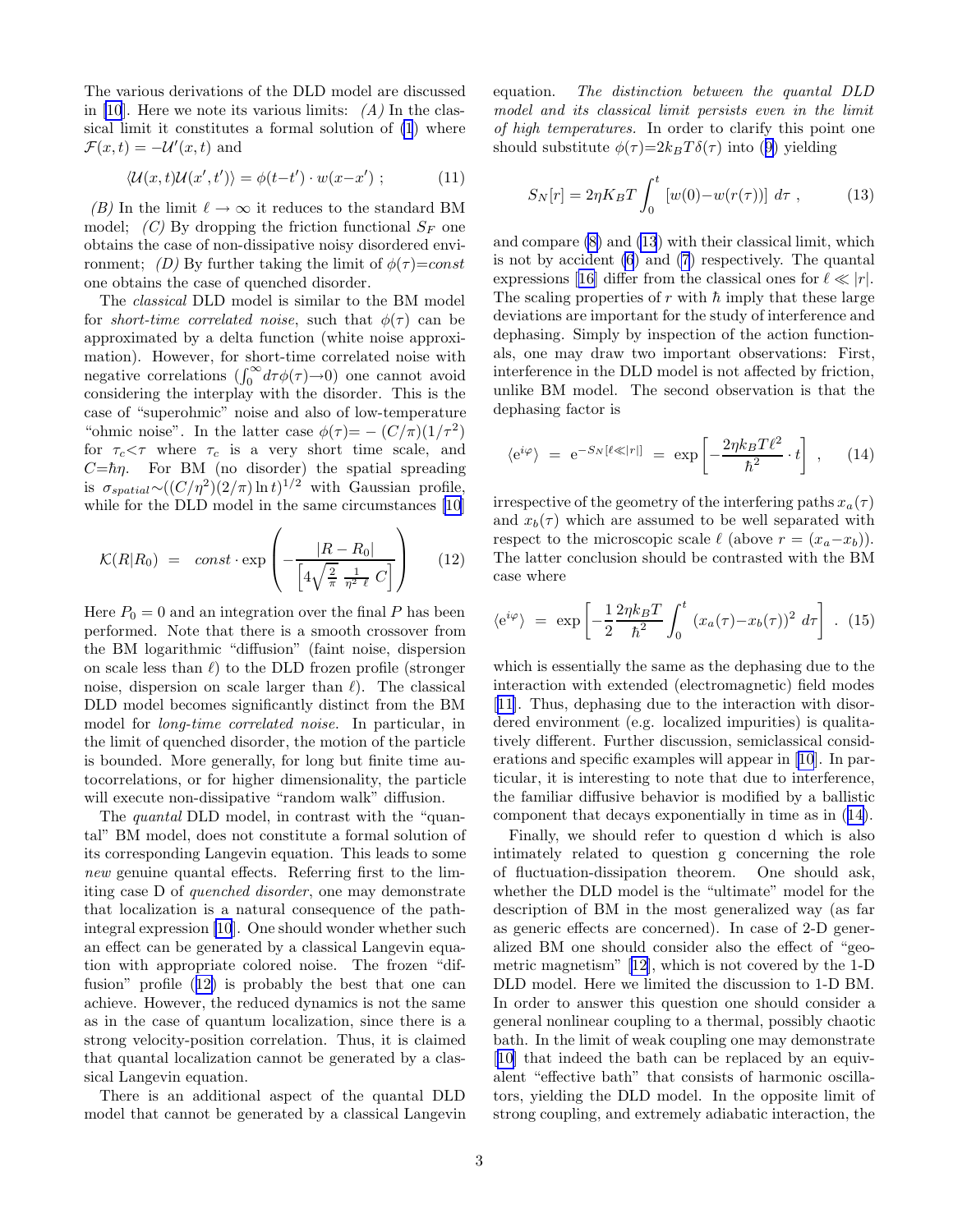<span id="page-3-0"></span>reduced dynamics is determined by the ground state energy  $E_{env}(x)$  of  $\mathcal{H}_{env}$ , leading to an effective "quenched" disordered potential. Such extreme adiabaticity is probably not very realistic. Gefen and Thouless [\[13](#page-4-0)], Wilkinson [[15\]](#page-4-0) and Shimshoni and Gefen [\[13](#page-4-0)] have emphasized the significance of Landau-Zener transitions as a mechanism for dissipation. There is a possibility that some future derivation, will demonstrate that an equivalent "oscillators bath" can be defined also in this case. The existence of such derivation is most significant, since it implies that no "new effects" (such as "geometric magnetism" in case of 2-D generalized BM) can be found in the context of 1-D generalized BM. Wilkinson has demonstrated that due to the Landau-Zener mechanism anomalous friction, which is not proportional to velocity, arise for GOE fermion bath [\[15](#page-4-0)]. The BM model cannot generate such anomalous effect, due to a "memory problem" that makes it ill-defined. However, one may demonstrate that the nonohmic DLD model can be used in order to generate this effect [10].

Appendix - Here we shall illustrate how an apparently non-classical feature may arise due to the application of the Markovian approximation. To demonstrate this point in a transparent way it is best to make a reference to a related recent study [6,7] of the the parametric driven harmonic quantum oscillator with ohmic dissipation. This problem has an exact solution using FV formalism [8,6]. In [7] various approximation schemes for  $\mathcal L$  in ([5\)](#page-0-0) has been discussed, leading to an expression of the general form

$$
\mathcal{L} = -\frac{p}{m}\partial_x + \frac{\eta}{m}\partial_p p + \dots + D_{pp}\partial_p^2 + D_{xp}\partial_x \partial_p .
$$
 (16)

(The time-dependent driving term has been omitted for brevity). The last term is the so-called "Drude correction". Due to this term the diffusion matrix is no longer positive semidefinite. Kohler et al. [7] have correctly pointed out that consequently  $\mathcal L$  has no equivalent Langevin representation. Due to this term Wigner function may become negative in some places in phase space. Note however that (16) is the best approximation for the actual dynamics within the framework of the Master equation approach. We shall demonstrate now that the "Drude correction" may be derived in a very simple way from the classical Fokker-Planck equation. This derivation also sheds new light on the traditional Markovian approximation which is used within the framework of the master equation approach. Starting from [\(1](#page-0-0)) with a definite realization of the random force  $F$ , Liouville equation is  $\frac{\partial \rho}{\partial t} = -\nabla(\rho v)$  where  $\nabla = (\partial_x, \partial_p)$  and  $v = (p/m, F_{total})$ with  $F_{total} = -\eta \cdot p/m - \mathcal{F}(t)$ . The first two terms in (16) are immediately obtained, and the additional term due to the random force is  $-\mathcal{F}(t)\cdot\partial_p\rho$ . We now use the identity  $\rho | \mathcal{F}(x(t)|\mathcal{F}, p(t)|\mathcal{F}, t) = \rho | \mathcal{F}=0(x(t)|\mathcal{F}=0, p(t)|\mathcal{F}=0, t),$ which holds since both sides equals  $\rho(x(0), p(0), t=0)$ . One substitutes  $x(t)|_{\mathcal{F}} = x(t)|_{\mathcal{F}=0} + \int_0^t G(t,\tau)\mathcal{F}(\tau)d\tau$ ,

where  $G$  is the appropriate Green function (response kernel) of [\(1](#page-0-0)) with parametric driving term that should be included. Expanding  $\rho$  with respect to  $\mathcal F$  up to first order, and then averaging  $-\mathcal{F}(t)\cdot\partial_{\eta}\rho$  over realizations of the random force, one obtains the last two terms in (16). In particular, the Drude term is  $D_{xp} =$  $\int_0^t \phi(t-\tau)G(t,\tau)d\tau$ . It is easy to observe that this result coincides with Eq.(85) of [7]. Evidently, in the high temperature limit (white noise) this term goes to zero. However, at the limit of zero temperature  $\phi(\tau)$  constitutes a Fourier transform of  $\phi(\omega) = \eta \hbar |\omega|$  in accordance with fluctuation-dissipation theorem, leading to diffusion matrix that is no longer positive semidefinite. Thus, we have demonstrated that the "Drude correction" does not imply that the exact quantum dynamics cannot be generated by an appropriate Langevin equation, rather it is an artifact of the Markovian approximation involved.

I thank Shmuel Fishman from the Technion for supporting and encouraging the present study in its initial phases. I also thank Harel Primack and Uzy Smilansky for interesting discussions and suggestions, and Yuval Gefen for his comments. The research reported here was supported in part by the Minerva Center for Nonlinear Physics of Complex systems.

- † Former address: Department of Physics, Technion Israel Institute of Technology, Haifa 32000, Israel.
- [1] W.H. Louisell, Quantum Statistical Properties of Radiation, (Wiley, London, 1973). H.A. Kramers, Physica 7, 284 (1940). P. Hänggi, P. Talkner and M. Borkovec, Rev. Mod. Phys. 62, 251 (1990). A.M. Jayannavar and N. Kumar, Phys. Rev. Lett. 48, 553 (1982).
- [2] R. Zwanzig, J. Stat. Phys. 9, 215 (1973). D.H.E. Gross, Nuclear Physics A240, 472 (1975); Z. Physik A 291, 145 (1979). K. Möhring and U. Smilansky, Nuclear Physics A338, 227 (1980).
- [3] R.P. Feynman and F.L. Vernon Jr., Ann. Phys. (N.Y.) 24, 118 (1963).
- [4] A.O. Caldeira and A.J. Leggett, Ann. Phys. (N.Y.) 140, 374 (1983); Physica 121 A, 587 (1983). V. Hakim and V. Ambegaokar, Phys. Rev. A 32, 423 (1985). S. Marianer and J.M. Deutsch, Phys. Rev. B 31, 7478 (1985). H. Grabert, P. Schramm and G.L. Ingold, Phys. Rep. 168, 115 (1988).
- [5] A. Tameshtit and J.E. Sipe, Phys. Rev. Lett. 77, 2600 (1996).
- [6] C. Zerbe and P. Hänggi, Phys. Rev. **E 52**, 1533 (1995).
- [7] S. Kohler, T. Dittrich and P. Hänggi, Phys. Rev.  $E$  55, 300 (1997).
- [8] D. Cohen and S. Fishman, Phys. Rev. **A 39**, 6478 (1989).
- D. Cohen, J. Phys. **A 27**, 4805 (1994); Phys. Rev. Lett. 67, 1945 (1991); Phys. Rev. A 44, 2292 (1991).
- [10] D. Cohen, Phys. Rev. **E 55**, 1422 (1997).